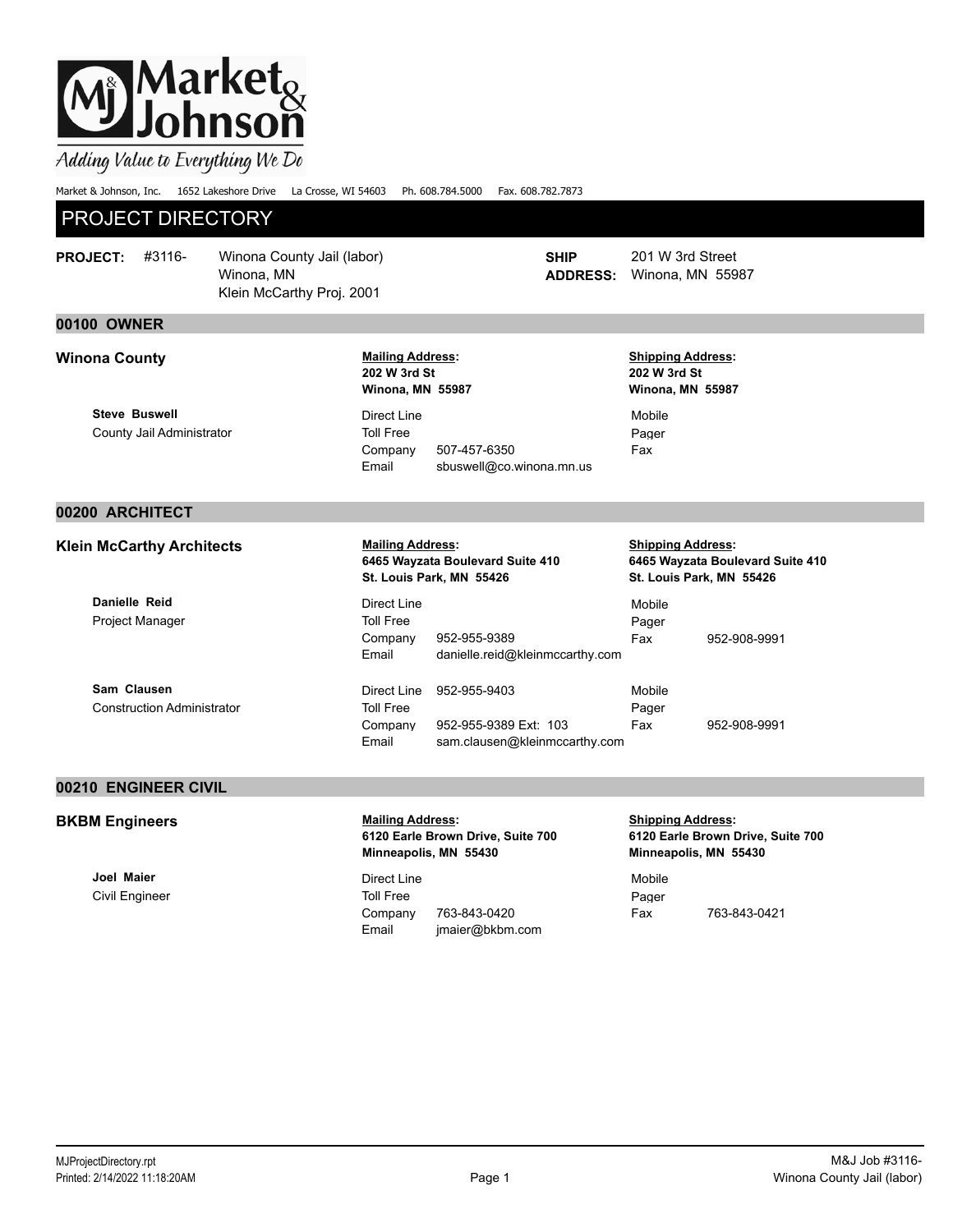### **00211 ENGINEER STRUCTUAL**

### **Paulson & Clark Engineering Mailing Address:**

**Troy Such** Structural P.E.

### **2352 East County Road J White Bear Lake, MN 55110**

Direct Line Toll Free Company 651-407-6056 Email tsuch@paulsonclark.com **Shipping Address: 2352 East County Road J White Bear Lake, MN 55110**

Mobile Pager Fax

### **00212 ENGINEER MECHANICAL**

**Steve Scheurs** Mechancal P.E.

**Sandy Koop** Plumbing Designer

**Alexandra Espinosa** Mechanical Designer

#### **EDI Dolejs Mailing Address: 1112 North 5th St Minneapolis, MN 55411**

Direct Line Toll Free Company 612-343-5965 Email sschreurs@edilimited.com Direct Line Toll Free Company 612-343-5965 Email skoop@edi-dolejs.com Direct Line Toll Free Company 612-343-5965

Email aespinosa@edi-dolejs.com

### **Shipping Address: 1112 North 5th St Minneapolis, MN 55411** Mobile 612-767-2948 Pager Fax 612-343-5982 Mobile 612-767-2932 Pager Fax 612-343-5982 Mobile 612-767-28941 Pager Fax

### **00213 ENGINEER ELECTRICAL**

**Jay Hruby** Electrical P.E.

**Greg Neva** Electrical Designer

#### **EDI Dolejs** *Mailing Address:* **1112 North 5th St Minneapolis, MN 55411**

Direct Line Toll Free Company 612-343-5965 Email jhruby@edilimited.com

Direct Line Toll Free Company 612-343-5965 Email gneva@edi-dolejs.com

#### **Shipping Address: 1112 North 5th St Minneapolis, MN 55411**

| Mobile<br>Pager | 612-767-2935 |
|-----------------|--------------|
| Fax             | 612-343-5982 |
| Mobile          | 612-767-2934 |
| Pager<br>Fax    | 612-343-5982 |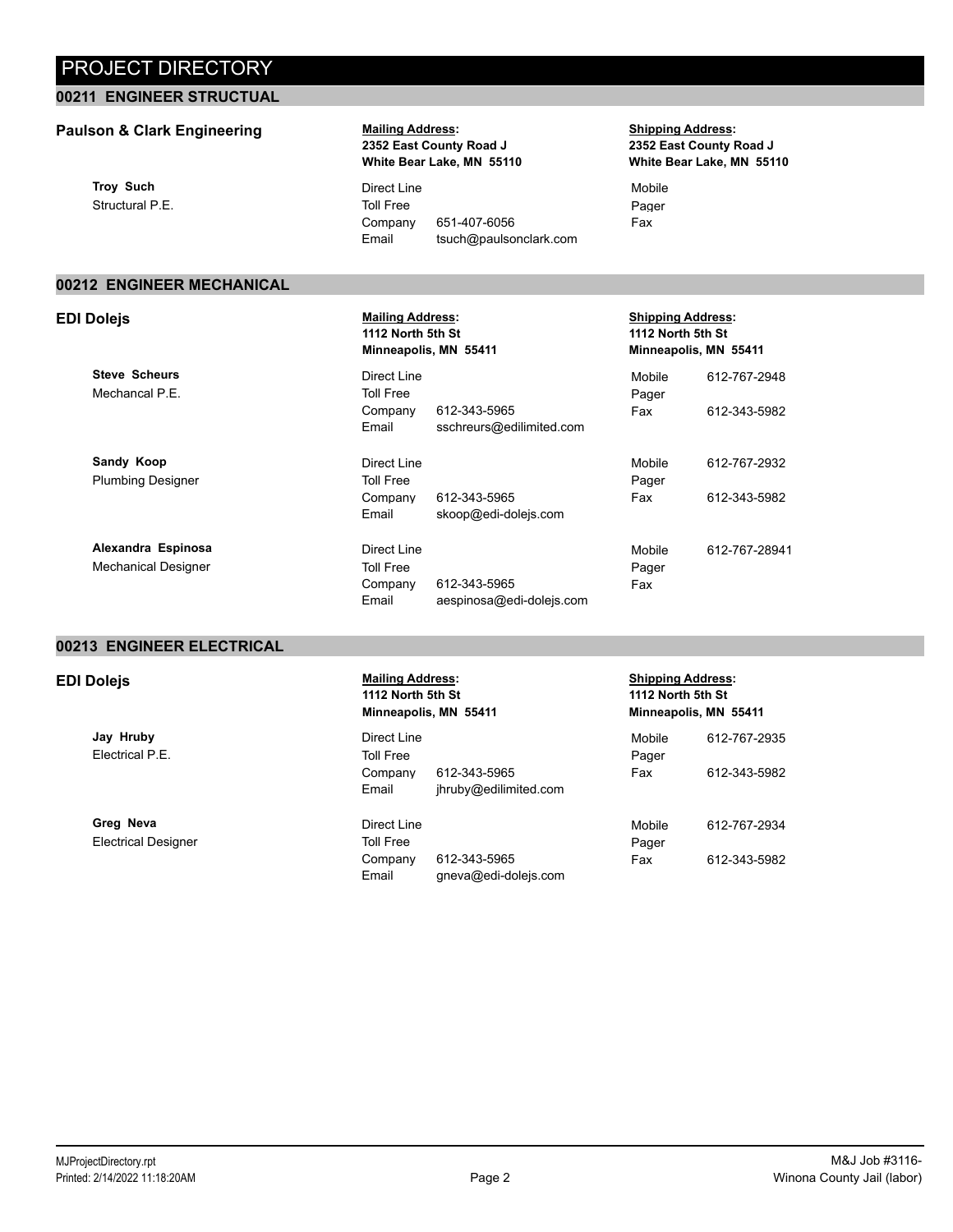### **00215 FOOD SERVICE**

| Robert Rippe & Associates, Inc. | <b>Mailing Address:</b>                      | 6117 Blue Circle Drive, Suite 100<br>Minnetonka, MN 55343 | <b>Shipping Address:</b><br>6117 Blue Circle Drive, Suite 100<br>Minnetonka, MN 55343 |              |
|---------------------------------|----------------------------------------------|-----------------------------------------------------------|---------------------------------------------------------------------------------------|--------------|
| <b>Ryan Braudt</b>              | Direct Line<br><b>Toll Free</b>              |                                                           | Mobile<br>Pager                                                                       |              |
|                                 | Company<br>Email                             | 952-933-0313<br>rbraudt@rippeassociates.com               | Fax                                                                                   | 952-933-9661 |
| John Dunne                      | Direct Line<br>Toll Free<br>Company<br>Email | 952-933-0313<br>jdunne@rippeassociates.com                | Mobile<br>Pager<br>Fax                                                                | 952-933-9661 |

### **00300 GENERAL CONTRACTOR**

| Market & Johnson, Inc.<br>MN Reg. No.: IR653559 |                  | <b>Mailing Address:</b><br><b>1652 Lakeshore Drive</b><br>La Crosse, WI 54602-2769 |        | <b>Shipping Address:</b><br>1652 Lakeshore Drive<br>La Crosse, WI 54603 |  |
|-------------------------------------------------|------------------|------------------------------------------------------------------------------------|--------|-------------------------------------------------------------------------|--|
| <b>Tyler Schulz</b>                             | Direct Line      |                                                                                    | Mobile | 608-797-5144                                                            |  |
| <b>Project Manager</b>                          | <b>Toll Free</b> |                                                                                    | Pager  |                                                                         |  |
|                                                 | Company<br>Email | 608-784-5000 Ext: 228<br>tschulz@market-johnson.com                                | Fax    | 608-782-7873                                                            |  |
| Josh Zibrowski                                  | Direct Line      |                                                                                    | Mobile | 608-498-0089                                                            |  |
| <b>Project Superintendent</b>                   | <b>Toll Free</b> |                                                                                    | Pager  |                                                                         |  |
|                                                 | Company          | (jobsite)                                                                          | Fax    | (jobsite)                                                               |  |
|                                                 | Email            | jzibrowski@market-johnson.com                                                      |        |                                                                         |  |
| Sam Furtak                                      | Direct Line      |                                                                                    | Mobile | 608-667-8464                                                            |  |
| <b>Field Engineer</b>                           | <b>Toll Free</b> |                                                                                    | Pager  |                                                                         |  |
|                                                 | Company          | 608-784-5000                                                                       | Fax    | 608-782-7873                                                            |  |
|                                                 | Email            | sfurtak@market-johnson.com                                                         |        |                                                                         |  |
| <b>Mike Leis</b>                                | Direct Line      |                                                                                    | Mobile | 608-780-3801                                                            |  |
| Masonry Foreman                                 | <b>Toll Free</b> |                                                                                    | Pager  |                                                                         |  |
|                                                 | Company          | 608-784-5000                                                                       | Fax    | 608-782-7873                                                            |  |
|                                                 | Email            | mleis@market-johnson.com                                                           |        |                                                                         |  |
| <b>Beckie Schulz</b>                            | Direct Line      | 608-881-6200                                                                       | Mobile |                                                                         |  |
| Project Administrator                           | <b>Toll Free</b> |                                                                                    | Pager  |                                                                         |  |
|                                                 | Company          | 608-784-5000 Ext: 222                                                              | Fax    | 608-782-7873                                                            |  |
|                                                 | Email            | bschulz@market-johnson.com                                                         |        |                                                                         |  |

### **00400 TESTING AND INSPECTIONS**

**Braun Intertec, Corporation <b>Mailing Address:** 

**Ben Sullivan** Project Engineer **2309 Palace Street La Crosse, WI 54603-1814**

Direct Line Toll Free Company 608-781-7277 Email BSullivan@braunintertec.com **Shipping Address: 2309 Palace Street La Crosse, WI 54603-1814**

| Mobile | 608-790-6340 |
|--------|--------------|
| Pager  |              |
| Fax    | 608-781-7279 |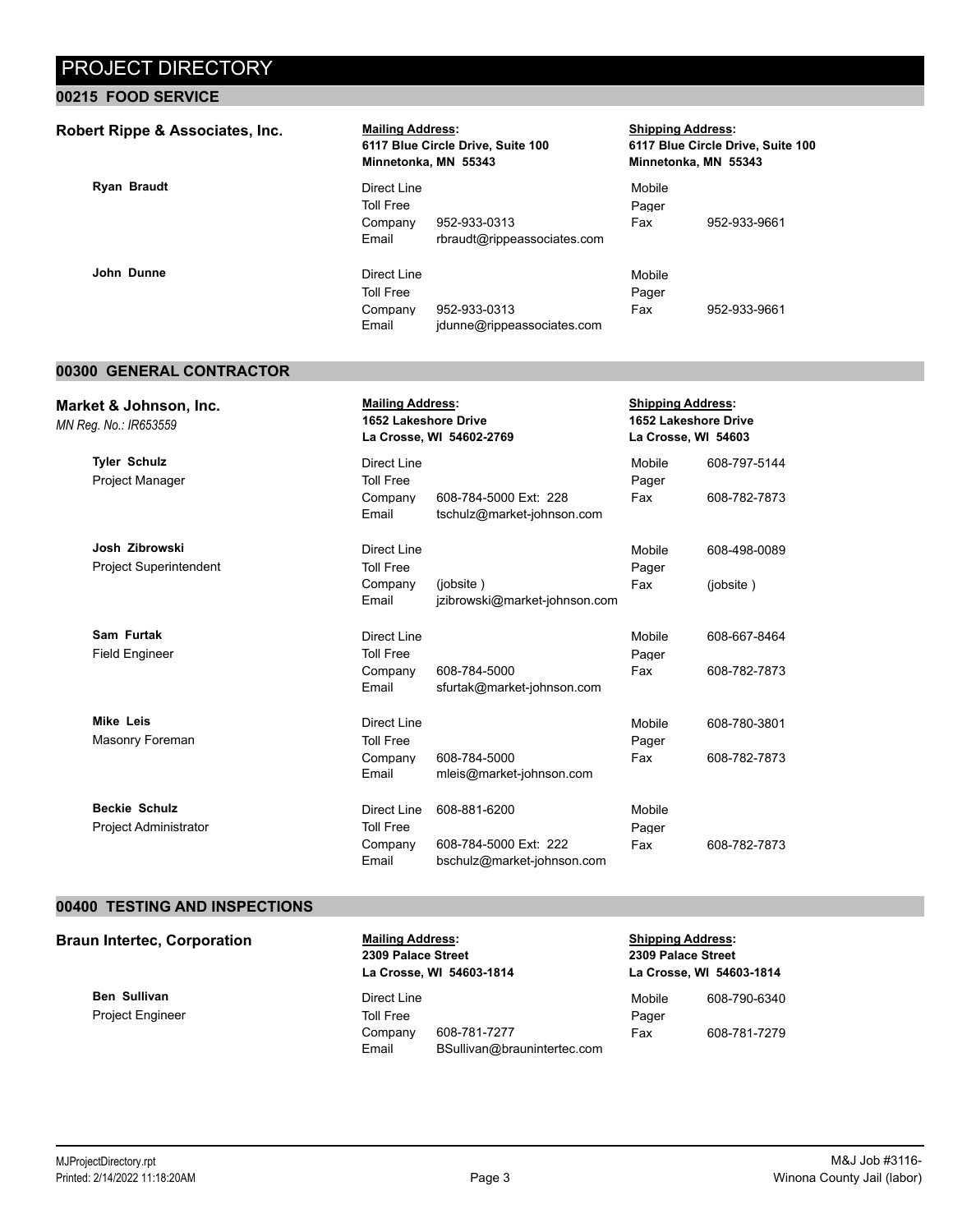### **032100 REBAR INSTALLATION (WC3)**

### **Sowles Steel Erectors Mailing Address:**

### **Brian Hellquist** Direct Line

**700 Canterbury Road Shakopee, MN 55379-1840**

Toll Free Company 952-698-9700 Email bhellquist@sowles.com **Shipping Address: 700 Canterbury Road Shakopee, MN 55379-1840**

Mobile 612-720-0928 Pager Fax 952-698-9710

#### **032100 REBAR MATERIALS (WC3)**

**Brock White Co., LLC Mailing Address:** 

### **6784 10 Avenue SW Rochester, MN 55902**

**Dillon Ford** Direct Line Toll Free Company 507-405-3186 Email dfordl@brockwhite.com

#### **Shipping Address: 6784 10 Avenue SW Rochester, MN 55902**

Mobile Pager Fax 507-282-3174

#### **033511 CONCRETE FLOOR FINISHES**

**Mavo Systems, Inc Mailing Address:** 

**Nick Gallaway** Direct Line

### **4330 Centerville Road White Bear Lake, MN 55127**

Toll Free Company 763-788-7713 Email ngallaway@mavo.com

#### **Shipping Address: 4330 Centerville Road White Bear Lake, MN 55127**

Mobile Pager Fax 763-788-9560

### **034100 PRECAST CONCRETE**

### **Molin Concrete Products Company**  *MN Reg. No.: IR652218*

**John Hendricks** Project Manager

#### **Mailing Address: 415 Lilac Street Lino Lakes, MN 55014**

Direct Line Toll Free 800-336-6546 Company 651-786-7722 Email john.hendricks@molin.com **Shipping Address: 415 Lilac Street Lino Lakes, MN 55014**

| Mobile | 651-350-9539 |
|--------|--------------|
| Pager  |              |
| Fax    | 651-786-0229 |

### **042000 REBAR (MASONRY)**

**Hatch Building Supply**  Mailing Address:

**Joe Sponem** Rebar Fabrication Director

**Matt Jacobson** Rebar Fabrication Manager **5601 Manufacturers Drive Madison, WI 53704**

Direct Line 608-443-2026 Toll Free 800-654-2824 Company 608-222-0011 Email jsponem@hatchbuildingsupply.com

Direct Line Email mattj@hatchbuildingsupply.com

Toll Free 800-654-2824 Company 608-222-0011

**Shipping Address: 5601 Manufacturers Drive Madison, WI 53704**

Pager

Mobile Pager

Mobile

Fax 608-222-1797

Fax 608-222-1797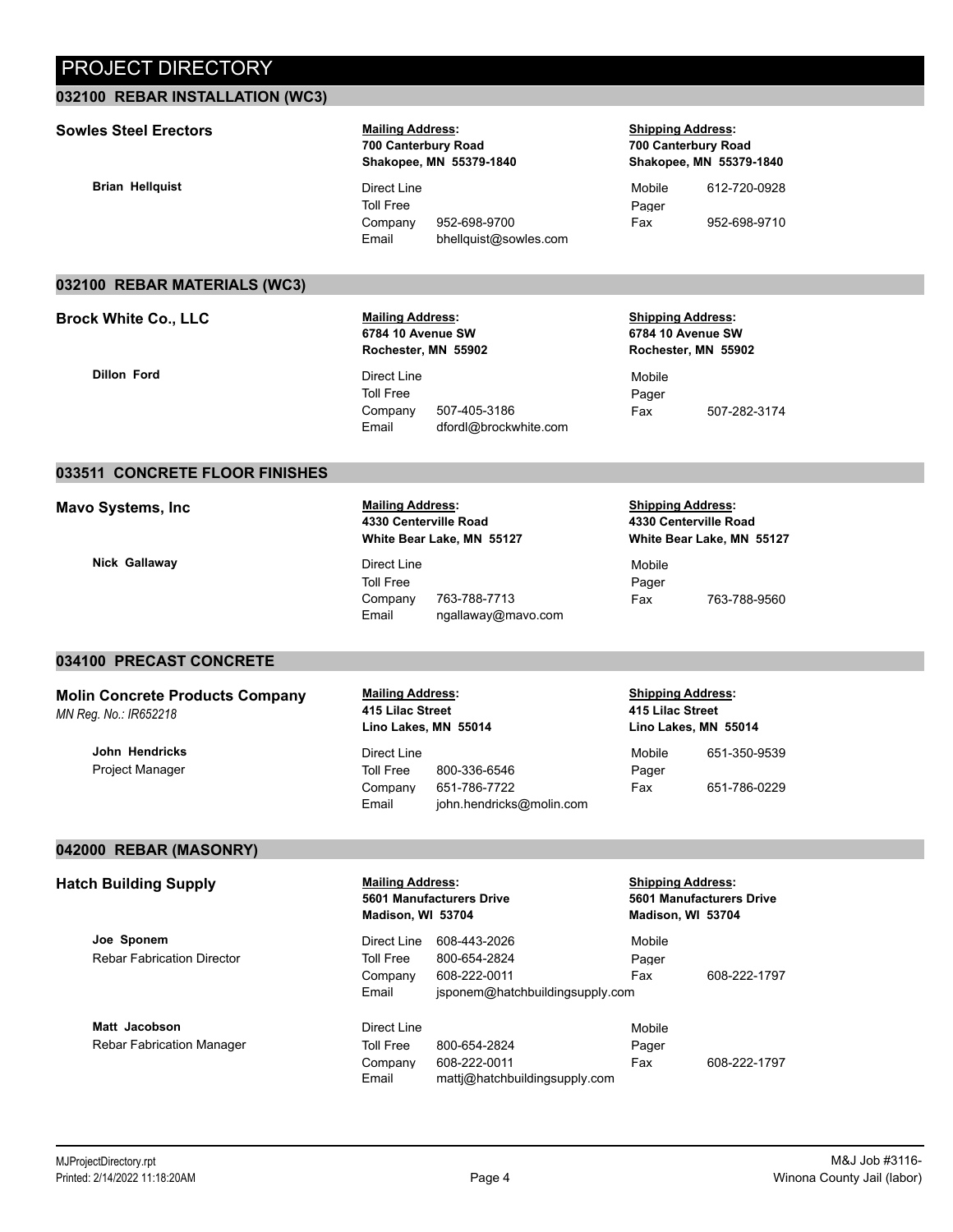### **051001 STRUCTURAL STEEL INSTALL**

### **Danny's Construction Company, LLC**

### **Mailing Address: 1033 W. 3rd Avenue Shakopee, MN 55379**

**Alex Zain** Direct Line Toll Free Company 952-445-4143 Email azain@dannysconstruction.com

### **Shipping Address: 1033 W. 3rd Avenue Shakopee, MN 55379**

Mobile Pager Fax

### **051002 STRUCTURAL STEEL SUPPLY**

### **Nick's Welding and Fabricating, Inc. Mailing Address:**

### **N8847 Prospect Road Hixton, WI 54635**

Direct Line Toll Free Company 715-963-2200 Ext: 226 Email scott@nickswelding.net **Shipping Address: N8847 Prospect Road Hixton, WI 54635**

Mobile Pager Fax 715-963-2201

#### **071400 WATERPROOFING**

**Quality Coatings and Tile <b>Address**:

**John Olson** Direct Line

**Scott Fisher** Project Manager

### **2014 W. Alcott Avenue Fergus Falls, MN 56537**

Toll Free Company 701-232-2418 Email john@qctfargo.com

#### **Shipping Address: 2014 W. Alcott Avenue Fergus Falls, MN 56537**

Mobile Pager Fax

### **072500 AIR BARRIERS**

**Total Seal L.L.C. Mailing Address:**

**Greg Glendenning** Direct Line

### **P.O. Box 20 Darlington, WI 53530**

Toll Free Company 608-776-4018 Email gregglend@gmail.com **Shipping Address: 817 Driver Street Darlington, WI 53530**

Mobile 608-482-2391 Pager Fax 608-776-4018

### **074200 WALL PANELS**

Architectural Sales Corp. **Mailing Address:** 

**John Foster Direct Line** 

### **5501 W. Mill Road Milwaukee, WI 53211**

Toll Free Company 414-482-2300 Email Jfoster@litecoreinc.com **Shipping Address: 5501 W. Mill Road Milwaukee, WI 53211**

Mobile Pager Fax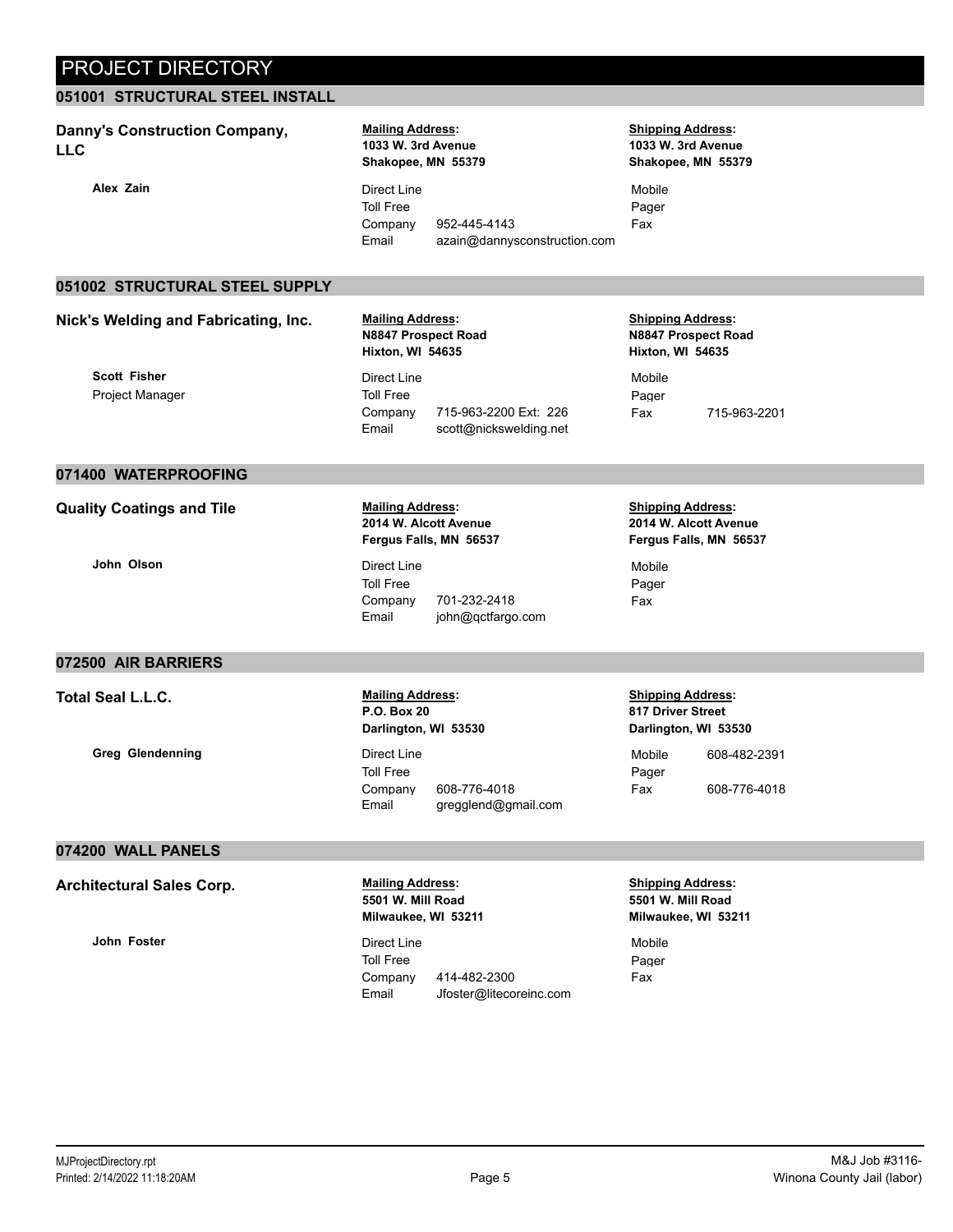### **075000 ROOFING**

### Winona Heating & Ventilating **Mailing Address:**

**Jeremy Virock** Roofing

**Tracy Drazkowski** Roofing

# **P.O. Box 77 Winona, MN 55987-0077**

Direct Line Toll Free 800-657-6923 Company 507-452-2064 Email jvirock@whvr.com Direct Line 507-453-6368 Toll Free 800-657-6923 Company 507-452-2064 Email TDrazkowski@whvr.com

#### **Shipping Address: 374 East Second Street Winona, MN 55987-0077**

| Mobile | 507-500-0525 |
|--------|--------------|
| Pager  |              |
| Fax    | 507-452-6320 |
|        |              |

Mobile Pager Fax 507-452-6320

### **079000 JOINT SEALANTS**

### WCS1, LLC **Mailing Address:**

**S2888 Waumandee Creek Road Fountain City, WI 54629**

**Brent Schulz** Direct Line Toll Free Company 608-769-0852 Email wcsllc2005@gmail.com

#### **Shipping Address: S2888 Waumandee Creek Road Fountain City, WI 54629**

| Mobile | 608-769-0852 |
|--------|--------------|
| Pager  |              |
| Fax    | 608-687-3135 |

### **083613 SECTIONAL DOORS (WC6)**

**Overhead Door Co of the 7 Rivers Region, Inc.** 

**Sam Schank** Direct Line

### **Mailing Address: W6797 Abbey Road Onalaska, WI 54650**

Toll Free 800-658-9059 Company 608-783-6080 Email sam@odc7riversregion.com

#### **Shipping Address: W6797 Abbey Road Onalaska, WI 54650**

Mobile Pager Fax 608-783-6085

### **087100 DOOR HARDWARE (WC6)**

**Kendell Doors & Hardware, LLC**  *MN Reg. No.: mat'l only*

> **Jody Horman** Project Manager

**Mailing Address: 222 East Second Street Winona, MN 55987-6316**

Direct Line 507-312-2830 Toll Free Company 507-454-1723 Email jhorman@kendelldrs.com

#### **Shipping Address: 222 East Second Street Winona, MN 55987**

| Mobile | 608-385-2457 |
|--------|--------------|
| Pager  |              |
| Fax    | 507-454-1833 |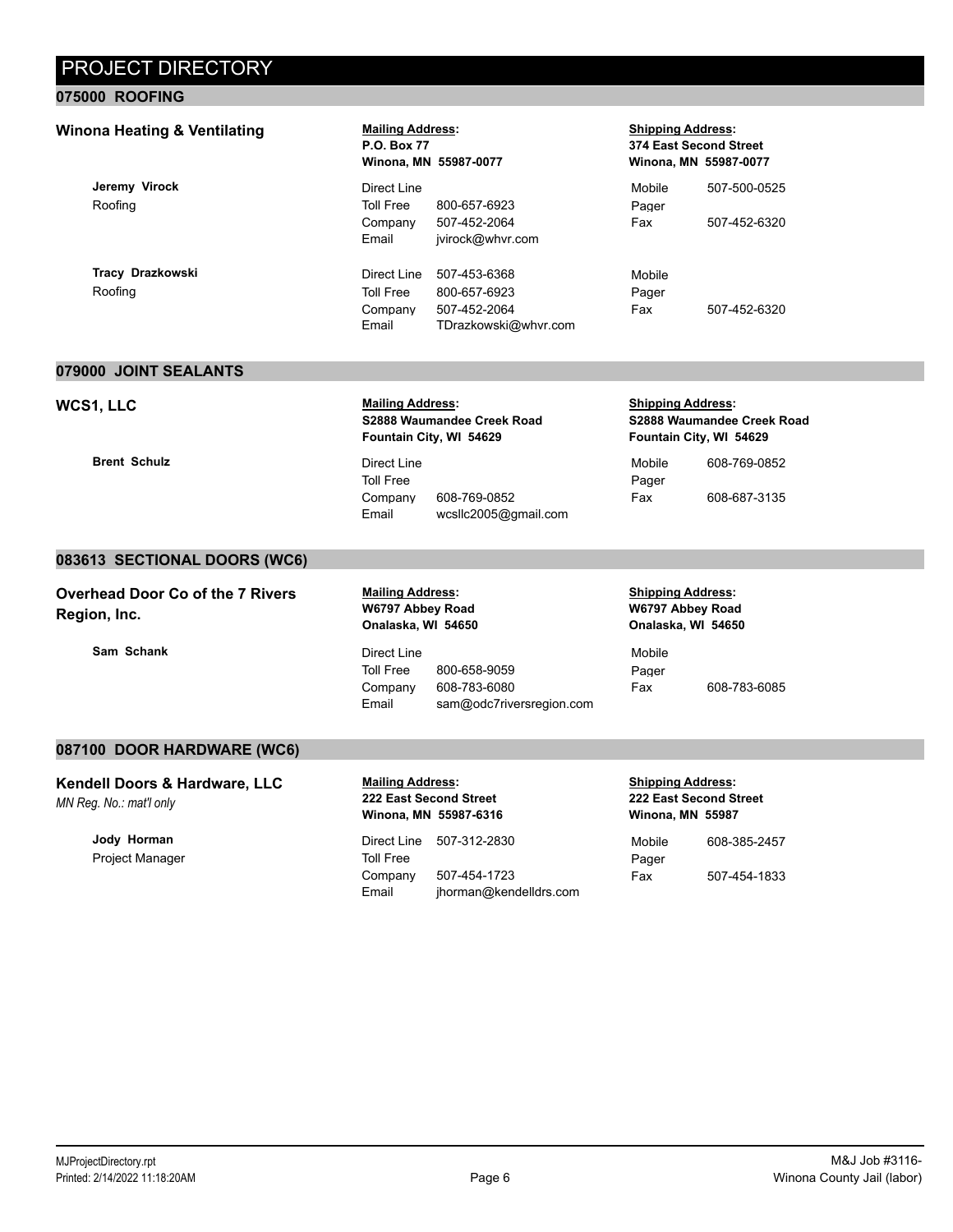### **088800 GLAZING**

### **Ford-Metro, Inc. Mailing Address:**

**Kevin Toogood** Project Manager

**Randy Irish Direct Line** 

**092116 GYPSUM**

### **3121 40th Avenue NW Rochester, MN 55903**

Direct Line Toll Free Company 507-289-3777 Email ktoogood@fordmetro.com

Toll Free Company 507-289-3777 Email rirish@kasinvestment.com

### **Shipping Address: 3121 40th Avenue NW Rochester, MN 55903**

Mobile Pager Fax 507-289-0634

Mobile Pager Fax 507-289-0634

Email jason@palmersoderberg.com

#### **Shipping Address: 3730 40th Avenue NW Rochester, MN 55901**

Mobile Pager Fax 507-288-8208

### **093000 TILE**

### **Tim's Construction Group** <br> **Mailing Address:**

**Jason Soderberg** PM Gypsum

**Palmer Soderberg Mailing Address:** 

**Alex Pechonchyk** Project Manager

**15345 Sodium Street NW Ramsey, MN 55303**

Company 507-288-4213

**P.O. Box 7101 Rochester, MN 55903**

Direct Line Toll Free

Direct Line Toll Free Company 612-772-1365 Email alex@timstile.com **Shipping Address: 15345 Sodium Street NW Ramsey, MN 55303**

Mobile Pager Fax

### **095000 ACOUSTICAL CEILING**

**Twin City Acoustics, Inc. Mailing Address:** 

**Todd Russell** Direct Line

### **2655 Cheshire Lane North Plymouth, MN 55447**

Toll Free Company 763-535-6697 Email toddr@tcacoustics.com **Shipping Address: 2655 Cheshire Lane North Plymouth, MN 55447**

Mobile 507-271-8176 Pager Fax 763-535-5309

#### **096000 FLOORING**

#### **Palmer Soderberg Mailing Address: Mailing Address:**

**Jay Birkholz** PM Flooring

**P.O. Box 7101 Rochester, MN 55903**

Direct Line Toll Free Company 507-288-4213 Email Jayb@palmersoderberg.com **Shipping Address: 3730 40th Avenue NW Rochester, MN 55901**

Mobile Pager Fax 507-288-8208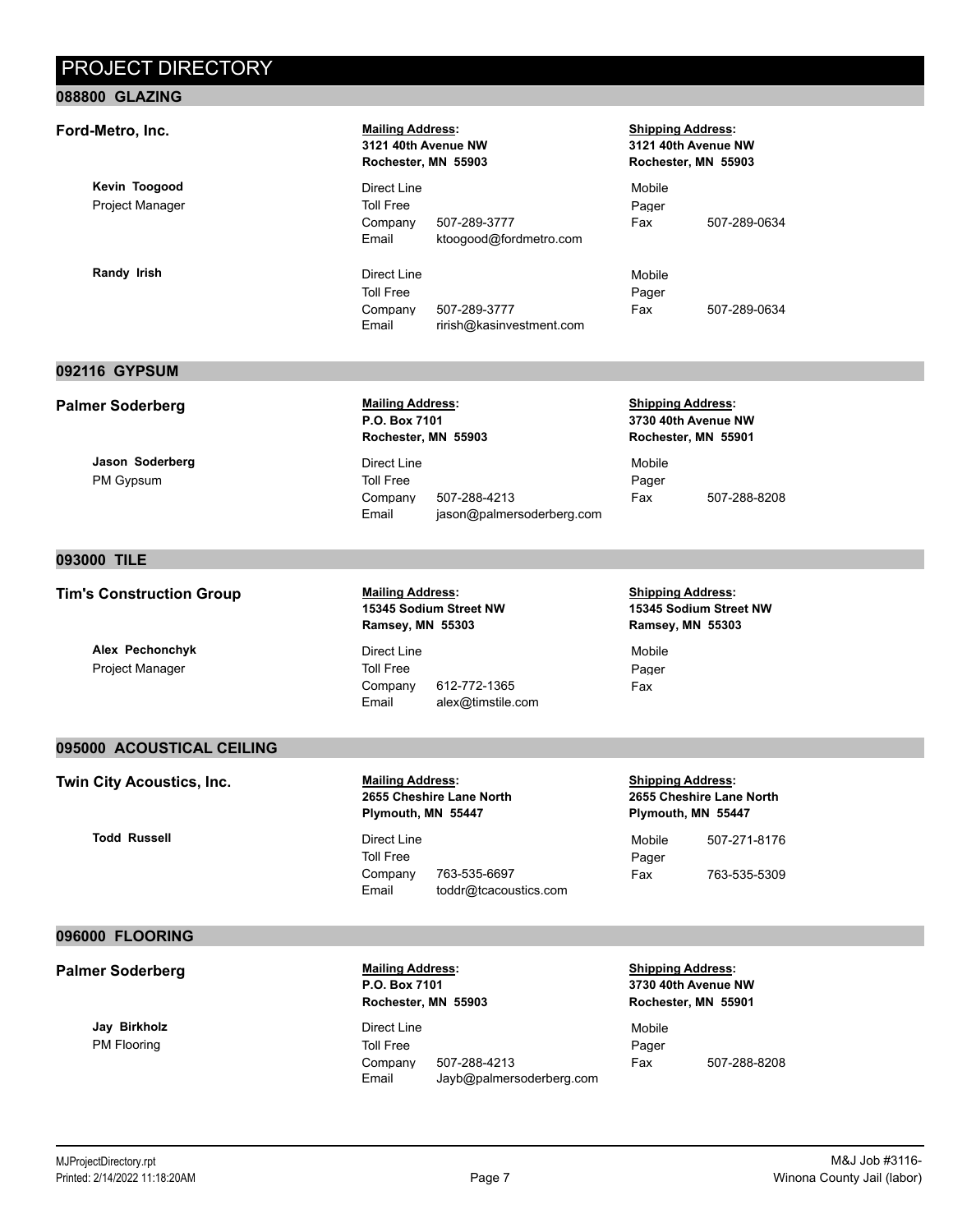### **096700 FLUID APPLIED FLOORING**

### **Starting Line Floor Coatings, Inc. <b>Mailing Address:**

**Kelly DeMorett** Estimator

### **14608 Felton Court #102 Apple Valley, MN 55124**

Direct Line Toll Free Company 952-882-9498 Email kellyd.slf@gmail.com **Shipping Address: 14608 Felton Court #102 Apple Valley, MN 55124**

Mobile Pager Fax 952-736-8376

### **099000 PAINTING**

### **Sorensen & Sorensen Painting & Decorating Inc**

**Eric Larson** Direct Line

#### **Mailing Address: 2038 15th St NW Rochester, MN 55901**

Toll Free Company 507-289-5368 Email Xxeric.sands@gmail.com

#### **Shipping Address: 2038 15th St NW Rochester, MN 55901**

Mobile Pager Fax 507-289-6026

### **101100 VISUAL DISPLAY**

*104400 FIRE EXTINGUISHER*

**Construction Supply, Inc. Mailing Address:** 

### **2410 Fifth Avenue North Fargo, ND 58102**

**Claudia Marcus Claudia Marcus Direct Line 701-630-0331** Toll Free Company 701-235-6605 Email claudia@csi-fargo.com **Shipping Address: 2410 Fifth Avenue North Fargo, ND 58102**

Mobile Pager Fax 701-235-9632

### **101400 SIGNAGE**

**Indigo Signworks, Inc Mailing Address:** 

**Kathy McMillan** Direct Line

### **4133 Iowa Street, Suite 100 Alexandria, MN 56308**

Toll Free Company 320-846-9697 Pager Email kathy.mcmillan@indigosignworks.com

**Shipping Address: 4133 Iowa Street, Suite 100 Alexandria, MN 56308**

Mobile 612-743-0152 Fax 320-846-9698

### **102123 CUBICLE CURTAIN**

*102600 WALL PROTECTION 102813 TOILET ACCESSORIES*

**Building Material Supply, Inc. Mailing Address:** 

**Ed Isaacs** Direct Line

### **4555 W 77th Street Edina, MN 55435**

Toll Free Company 763-252-5555 Ext: 106 Email eisaacs@bmsizone.com **Shipping Address: 4555 W 77th Street Edina, MN 55435**

| Mobile | 952-258-9347 |
|--------|--------------|
| Pager  |              |
| Fax    | 763-252-5550 |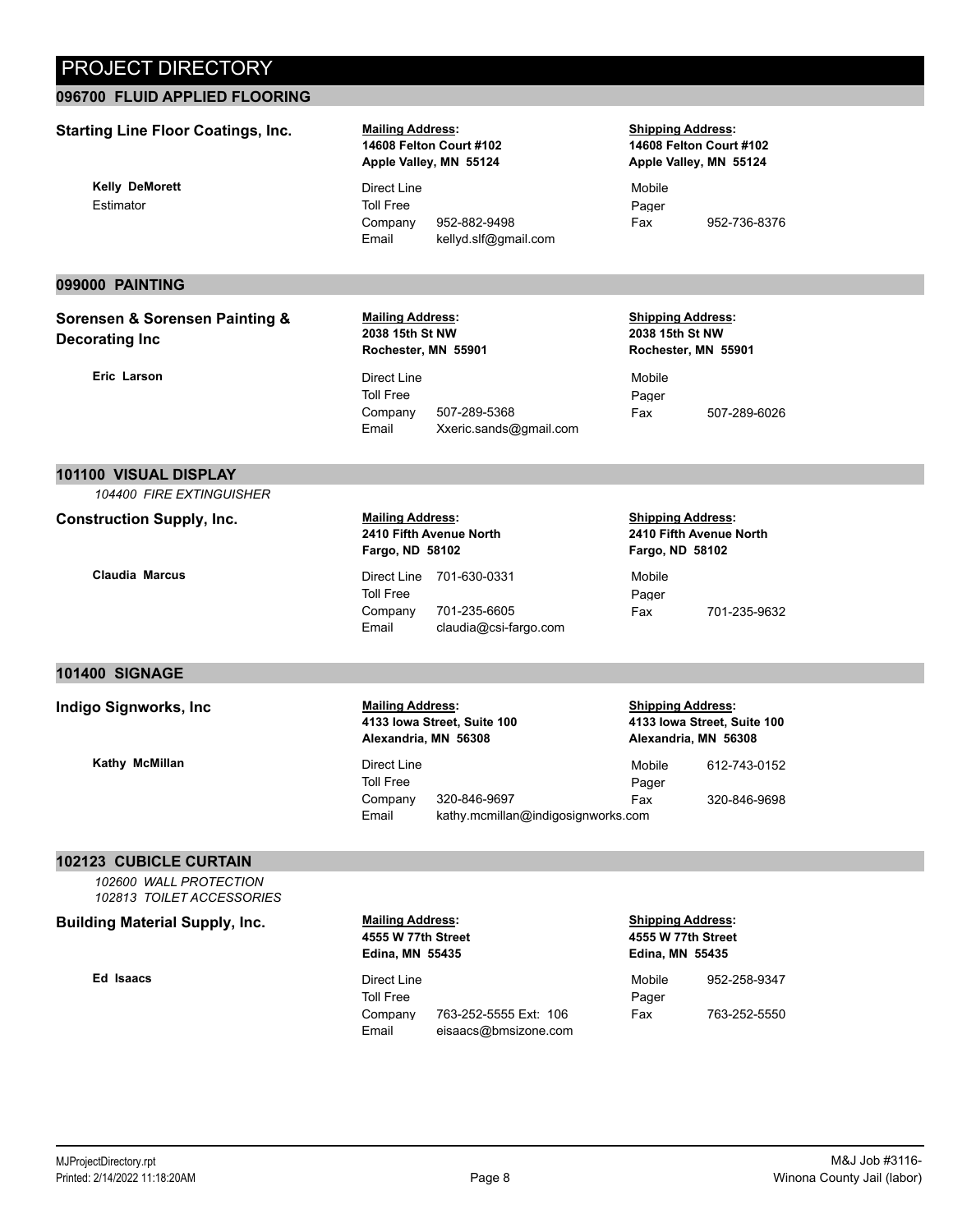### **114000 FOOD SERVICE**

### **Horizon Equipment, LLC. Mailing Address:**

**Shawn Armstrong Direct Line** 

### **1960 Seneca Road Eagan, MN 55122**

Toll Free Company 651-452-9118 Email shawn@horizonequipment.com

#### **Shipping Address: 1960 Seneca Road Eagan, MN 55122**

Mobile Pager Fax

### **116623 GYM EQUIPMENT (WC6)**

### **The Centre Stage Manufacturing Company**

### **Mailing Address: 40613 442nd Street Sauk Centre, MN 56378**

**Mailing Address: d/b/a Creative Laminates**

**3030 Berlin Dr La Crosse, WI 54601**

Direct Line

**Dan Leslie** Direct Line Toll Free Company 320-352-5999 Email csmc@mainstreetcom.com

#### **Shipping Address: 40613 442nd Street Sauk Centre, MN 56378**

**Shipping Address: d/b/a Creative Laminates**

**3030 Berlin Dr La Crosse, WI 54601**

Mobile Pager

Mobile Pager Fax 320-352-6304

### **123200 MFG CASEWORK (WC6)**

| Midwest Millwork & Casework, LLC |  |  |  |
|----------------------------------|--|--|--|
|----------------------------------|--|--|--|

### **Josip Goreta** Project Manager

### **133423 DETENTION**

### **Noah Detention Construction Mailing Address:**

**Alex Hoar** Vice president

**Robin Noah** Direct Line

### **4225 Ward Cove Drive, Suite A Niceville, FL 32578**

Toll Free 800-441-5885

Company 608-783-5575 Ext: 230

Email josipg@midwestmillworkcasework.com

Direct Line Toll Free Company 850-279-3257 Email alex@noahdetention.com

Toll Free Company 650-279-3257 Email rnoah@noahdetention.com **Shipping Address: 4225 Ward Cove Drive, Suite A Niceville, FL 32578**

Fax 608-783-8356

Mobile 205-919-9949 Pager Fax 850-279-3876

Mobile Pager Fax 850-279-3876

### **142000 ELEVATOR**

**Otis Elevator Company**  *MN Reg. No.: 8664965*

#### **Michael Little Direct Line**

**Mailing Address: 2784 Cleveland Avenue N Roseville, MN 55113-1107**

Toll Free Company 651-697-7802 Email michael.little@otis.com **Shipping Address: 2784 Cleveland Avenue N Roseville, MN 55113-1107**

Mobile Pager Fax 651-631-4982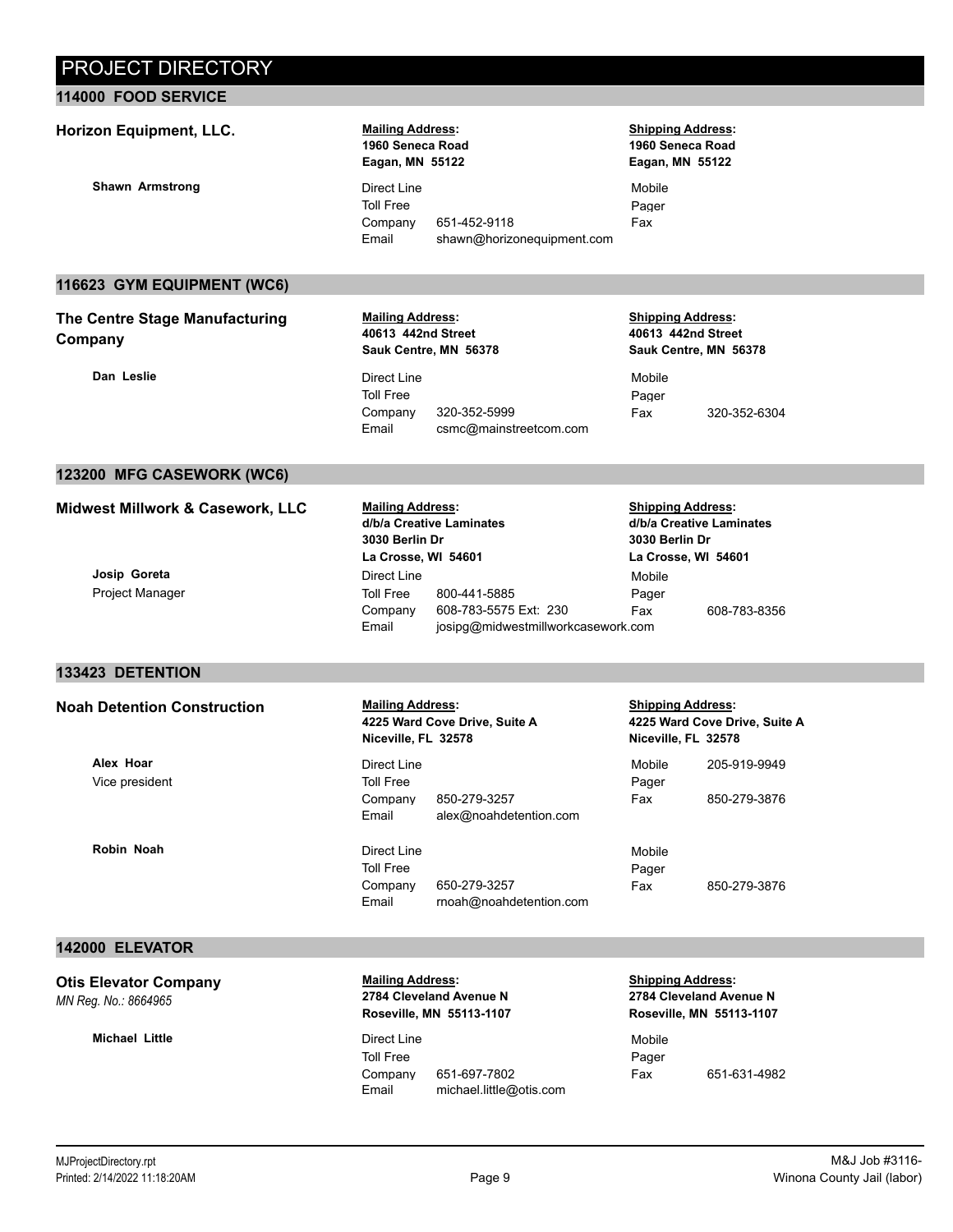### **210000 FIRE SUPPRESSION**

### **Summit Companies** *Mailing Address:*

**Chris Kirby** Project Manager

**Jason Wittenberg Communist Communist Communist Communist Communist Communist Communist Communist Communist Communist Communist Communist Communist Communist Communist Communist Communist Communist Communist Communist Comm** 

## **3026 40th Ave NW Rochester, MN 55901**

Direct Line Toll Free Company 507-280-0622 Email ckirby@summitfire.com

Toll Free Company 507-280-0622 Email jwittenberg@summitfire.com

#### **Shipping Address: 3026 40th Ave NW Rochester, MN 55901**

Mobile Pager Fax 507-280-0577

Mobile Pager Fax 507-280-0577

### **220000 PLUMBING**

### **Winona Heating & Ventilating Mailing Address:**

**Fernando Lobato** Plumbing

**Jenni Grossell** Plumbing

### **230000 HVAC**

### Winona Heating & Ventilating **Mailing Address:**

**Kristine Woidyla** HVAC

### **P.O. Box 77 Winona, MN 55987-0077** Direct Line Toll Free 800-657-6923

Company 507-452-2064 Email flobato@whvr.com

Direct Line Toll Free 800-657-6923 Company 507-452-2064 Email jgrossell@whvr.com

#### **Shipping Address: 374 East Second Street Winona, MN 55987-0077**

| Mobile | 608-397-3016 |
|--------|--------------|
| Pager  |              |
| Fax    | 507-452-6320 |

Mobile Pager Fax 507-452-6320

**Shipping Address: 374 East Second Street Winona, MN 55987-0077**

| Mobile | 507-429-6317 |
|--------|--------------|
| Pager  |              |
| Fax    | 507-452-6320 |

### **260000 ELECTRICAL**

### **Key Electric & Automation Mailing Address:**

**Bruce Bunke** Direct Line

### **1200 East 7th Street Winona, MN 55987**

**P.O. Box 77**

**Winona, MN 55987-0077**

Direct Line 507-453-6379 Toll Free 800-657-6923 Company 507-452-2064

Email kwoidyla@whvr.com

Toll Free Company 507-454-0044 Email bruce@keyelec.net

#### **Shipping Address: 1200 East 7th Street Winona, MN 55987**

Mobile Pager Fax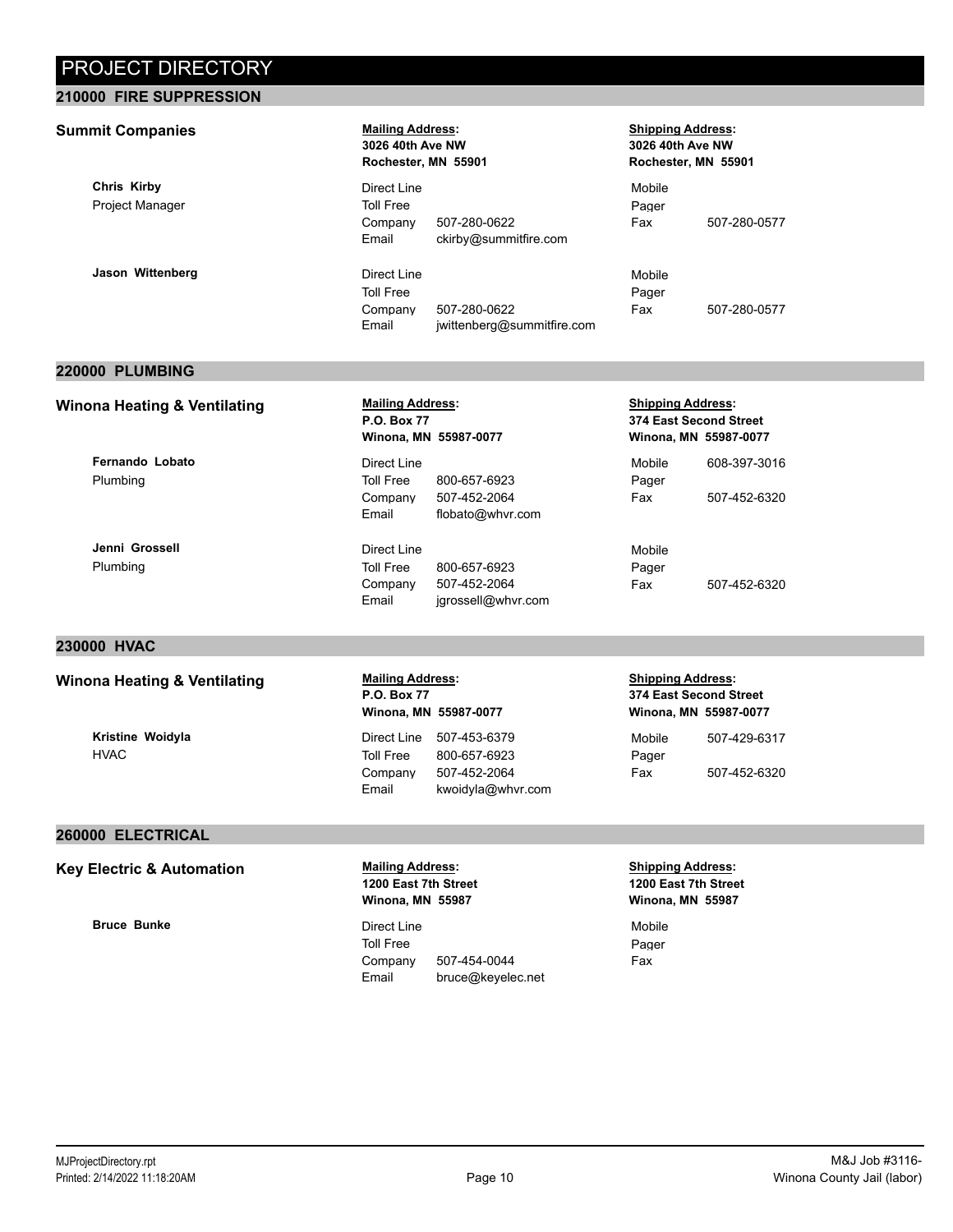### **280000 ELECTRIC SAFETY & SECURITY**

#### **Stanley Convergent Security Solutions, Inc. Mailing Address: 11899 Exit 5 Parkway, Suite 100 Fishers, IN 46037 Shipping Address: 11899 Exit 5 Parkway, Suite 100 Fishers, IN 46037 C. Dean Parr** PM Direct Line Toll Free Company 833-928-0831 Mobile 317-478-0653 Pager Fax Email curtis.parr@sbdinc.com **310000 EARTHWORK Nadeau Companies, LLC. Mailing Address: 23995 Leeann Drive Hampton, MN 55031 Shipping Address: 23995 Leeann Drive Hampton, MN 55031 Mike Nadeau Direct Line** Toll Free Company 651-438-8692 Mobile 651-775-0462 Pager Fax 651-438-2963 Email mike.nadeau@embarqmail.com **Zach Sloan** Project Manager Direct Line Toll Free Company 651-438-8692 Mobile 651-235-7394 Pager Fax 651-438-2963 Email zachsloan.nadeaucompanies@gmail.com **321216 ASPHALT**

### **Dunn Blacktop Company Mailing Address:**

**Fred Kruckow** Estimator

### **P.O. Box 208 Winona, MN 55987-0208**

Direct Line Toll Free Company 507-452-4394 Pager Email fred.kruckow@dunnblacktop.com

#### **Shipping Address: RR 2 Hwy 43 Winona, MN 55987-0208**

| 507-251-2854 |
|--------------|
|              |
| 507-454-1450 |
|              |

### **321600 CURB & GUTTER (WC3)**

**Chippewa Concrete Services Inc Mailing Address:**

**Barry Bohman** Direct Line

### **3030 110th Street Chippewa Falls, WI 54729**

Toll Free Company 715-723-5004 Email barry@chippewaconcrete.net

#### **Shipping Address: 3030 110th Street Chippewa Falls, WI 54729**

Mobile 715-210-1515 Pager Fax 715-723-5047

### **323100 FENCING**

**American Fence Company of Minnesota, LLC** 

**Blake Blann** Direct Line

**Mailing Address: 5867 15th St NW Rochester, MN 55901**

Toll Free Company 507-289-0898 Email b.blann@americafence.com **Shipping Address: 5867 15th St NW Rochester, MN 55901**

Mobile Pager Fax